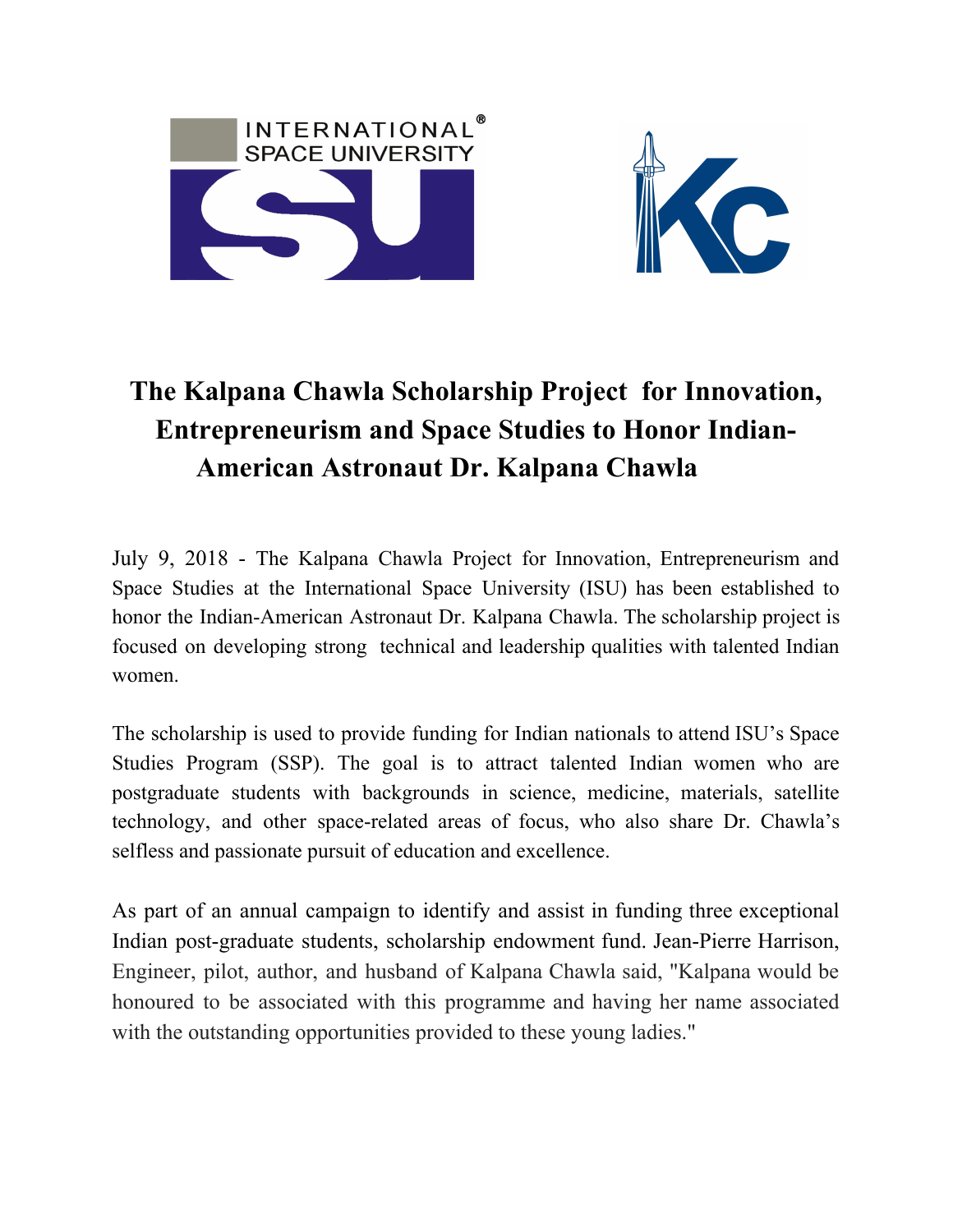The Dr. KC Scholarship project announces its second and third funded scholars. The two scholars are **Anisha Rajmane** and **Palak Singh.**



Anisha from Kolhapur is a Production Engineer who worked as a trainee engineer at Manugraph India LTD, Kolhapur in the field of quality check and inspection. Her interest started gradually growing with some undertakings' on appropriate metals required for proper functioning of the satellites and temperature change, outgassing, contamination, erosion, plasma effects, atmospheric density, solar and nuclear radiation have on the satellites and spacecraft. She has a career objective to work with commercial aerospace sector at a global level with areas of interests in space engineering, space laws and management. She is also associated with Astro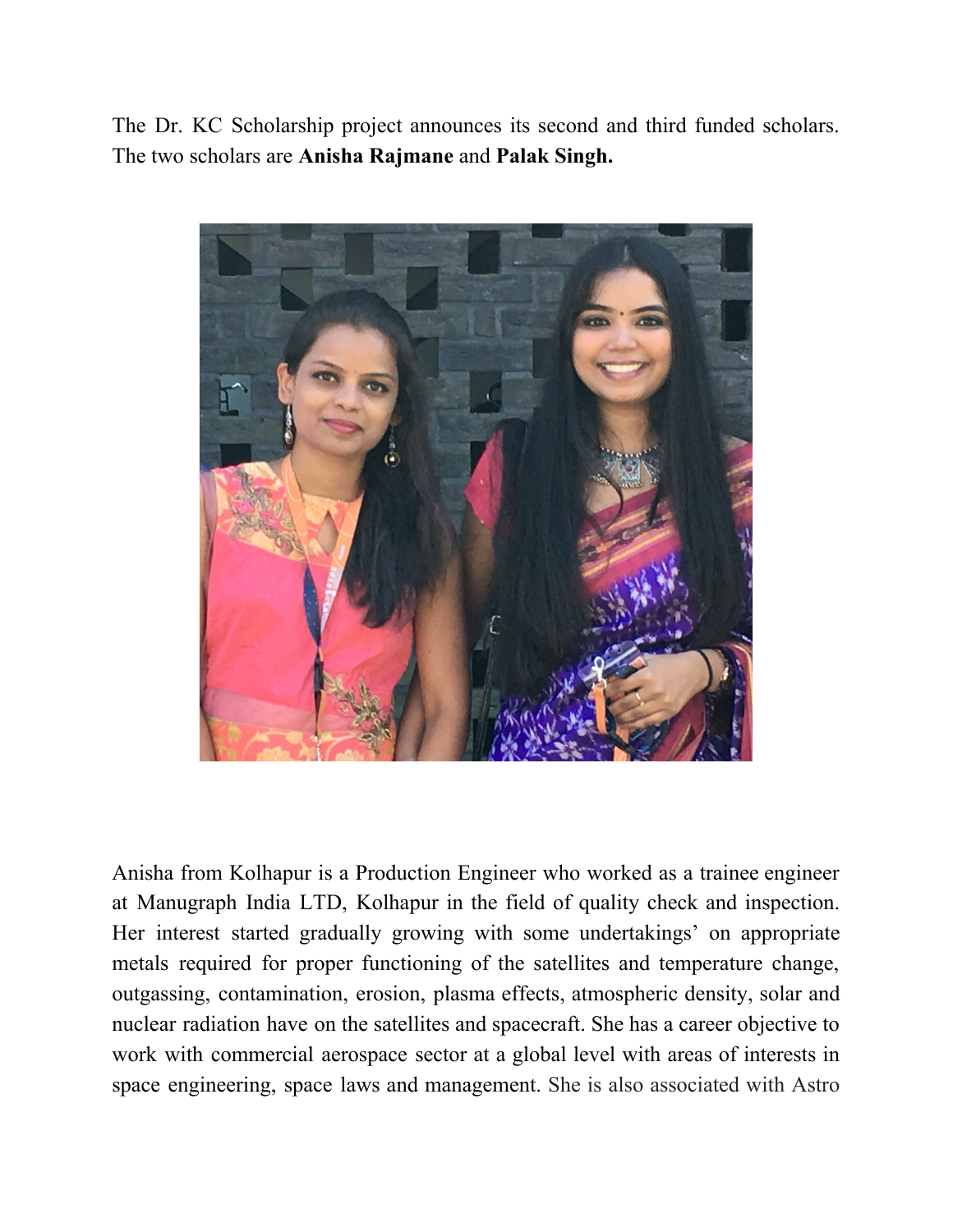Education Pune as an instructor and has been engaged in various space related activities in Kolhapur city.

Palak obtained her bachelor's degree in aerospace engineering from Manipal Institute of Technology, with a strong desire of being an innovator in the field of aerospace. She had been working as a research assistant in the Aerospace department at the Indian Institute of Technology, Kanpur to develop an aircraft in ultralight aviation with challenging restraints presented in terms of objective and design. She have been performing incredibly and participating in Space settlement design and development. She holds interest in research of lifting bodies and re-entry in hopes to work further on it in the near future. Currently, she is working on Finite Element Method Analysis of Bird Strikes.

According to Michael Potter, one of the scholarship founders, "This is a historic moment to achieve an international impact with a few select, but very talented Indian post-graduate students. India will continue to play on the international stage, as it moves forward leading the development of space technologies and activities."

Since its founding in 1987, ISU has graduated more than 4200 students from over 100 countries. Together with hundreds of ISU faculty and lecturers from around the world, ISU alumni comprise an extremely effective network of space professionals and leaders that actively facilitates individual career growth, professional activities and international space cooperation.

This scholarship is a commitment to creating the building blocks that are necessary for India to maintain its leadership in the global space community and marketplace. The project is seeking partnerships and sponsorships that will enable next year's scholars to attend.

## **Website**

## **http://www.kalpanachawlascholars.org**